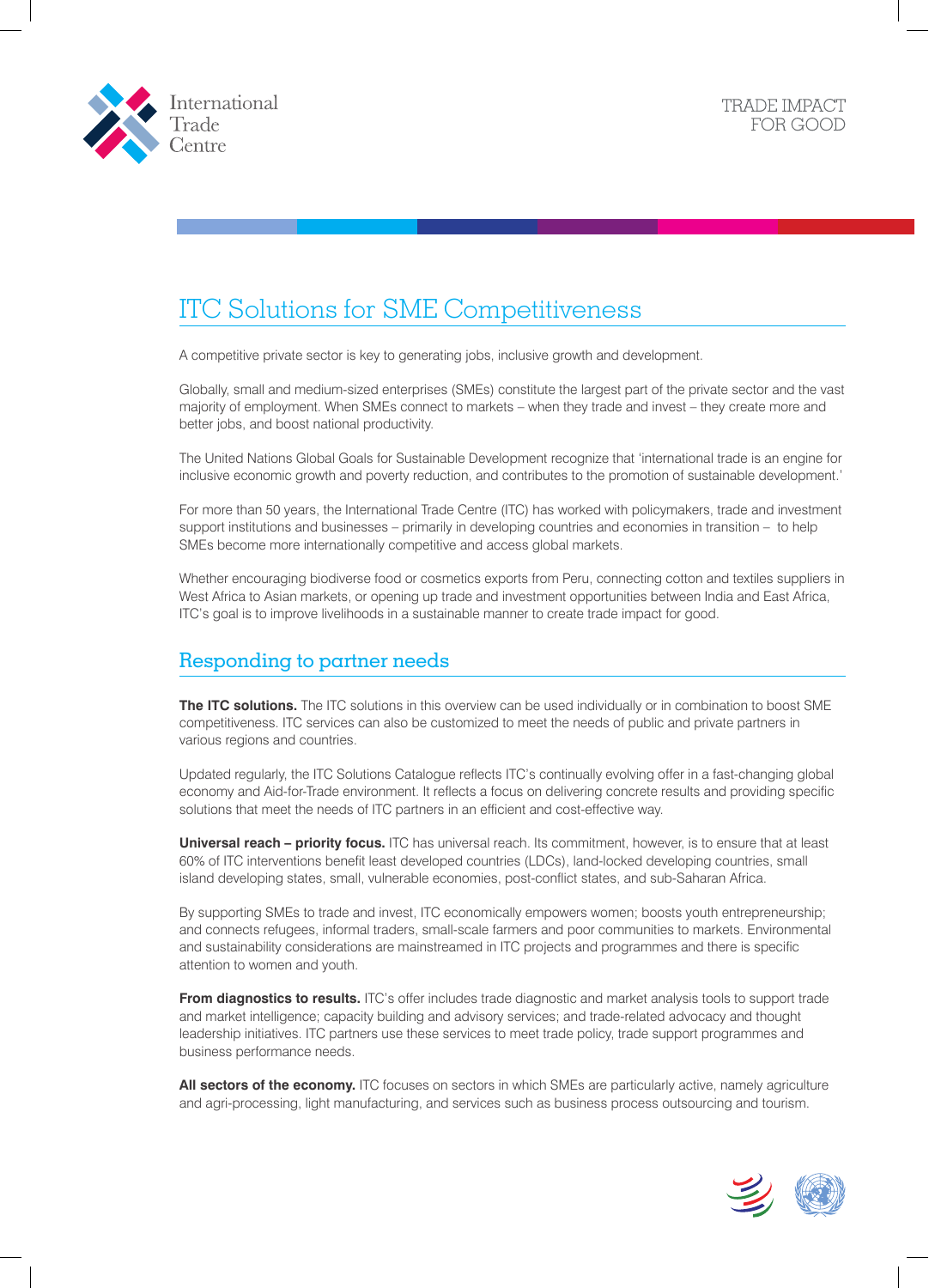# ITC Solutions Catalogue

The ITC Solutions Catalogue is organized around ITC's focus areas:

- Providing trade and market intelligence
- Building a conducive business environment
- Strengthening trade and investment support institutions
- Connecting to international value chains
- Promoting and mainstreaming inclusive and green trade
- Supporting regional economic integration and South-South links

### Providing Trade and Market Intelligence for SME Competitiveness

Businesses need trade and market intelligence to be competitive, respond to demand trends and regulatory requirements, diversify, innovate and find buyers. Policymakers need trade intelligence to monitor national trade performance, negotiate agreements and formulate trade and investment strategies. Trade and investment support institutions need trade intelligence to provide relevant services to their business communities.

ITC trade and market intelligence services improve global trade and investment transparency and enable policymakers, institutions and businesses to provide better services and make informed business decisions.

### **Solutions:**

- Market information: Online data and indicators trade statistics, demand trends, prices, import and export duties, public and private standards, company contacts and tender opportunities
- **International trade treaties database**
- **Export potential and product and market diversification assessments: Impact analysis of trade agreements** and regional integration
- **Business surveys of non-tariff measures**
- Trade intelligence: Institutional advice on designing and delivering trade intelligence services to SMEs
- SME competitiveness assessments

### Building a Conducive Business Environment

A supportive business environment is a precondition for a competitive economy that fosters innovation.

ITC brings policymakers and regulators the voice of business through public-private dialogue. It supports them in jointly shaping national, regional and multilateral trade and investment policies and strategies that provide opportunities that can lead to inclusive growth through trade.

### **Solutions:**

- **Trade negotiations: Supporting international and regional trade negotiations and national and regional policy** and regulatory reforms
- Trade facilitation and cross-border reforms, including support for implementation of the WTO Trade Facilitation Agreement, as well as enabling SMEs to comply with cross-border procedures
- Trade development strategies: Supporting the crafting of strategies and building capacity for their implementation, including national, regional, sectoral, gender, youth and sustainability-focused strategies
- Arbitration and mediation advisory services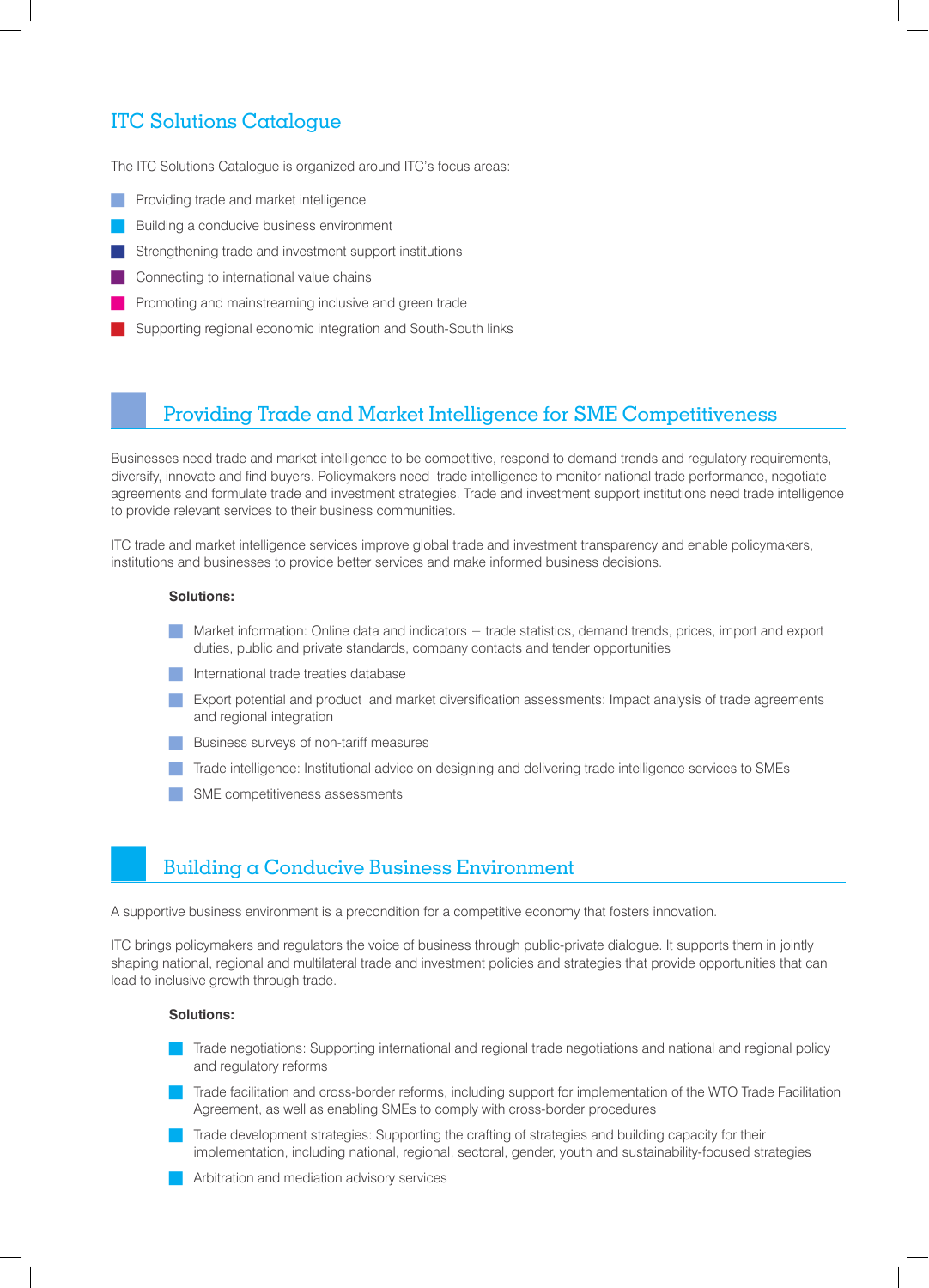## Strengthening Trade and Investment Support Institutions (TISIs)

Trade and investment promotion organizations, chambers of commerce, business associations and coalitions of services industries can play a key role in helping SMEs internationalize.

ITC supports TISIs to assess and manage performance, develop clearer strategies and practices; implement appropriate breadth of services; establish proven result measurement systems; strengthen networks; and optimize the use of resources at their disposal.

#### **Solutions:**

- **TISI** assessment and benchmarking
- **TISI** design, management, strategy and portfolio development support; results monitoring
- Support to establish TISI networks and coalitions of services industries

### Connecting to International Value Chains

With some 80% of world trade related to international value chains, efforts must be made to ensure that SMEs become more competitive and take advantage of the opportunities, which insertion into these value chains can provide.

ITC offers integrated, market-led solutions to help SMEs: identify market opportunities in value chains; manage logistics and supply chains; use e-solutions to access new markets; comply with delivery terms, technical and quality requirements; develop and implement export and investment strategies.

ITC provides services to help SMEs provide a differentiated, value-added offer across the value chain. The services target both individual SMEs; sectors and clusters of enterprises.

ITC specializes in agricultural and agricultural processing, light manufacturing and services sectors.

#### **Solutions:**

- **Value chain analysis and design.** Preparing and designing for competitiveness, with enterprise diagnostics, competitive strategies and resources for improving competitiveness, including access to finance;
- **Value chain optimization.** Integration, focusing on supply chain management and logistics, quality management / standards compliance, packaging;
- **Connecting to value chains.** Facilitating market linkages, including marketing, branding, e-commerce / virtual market places and business matchmaking; developing and supporting alliances for action among exporters and processors to stimulate innovation and value addition; aiding vertical integration within value chains and horizontal integration among SMEs; and promoting associated learning and division of labour among enterprises.